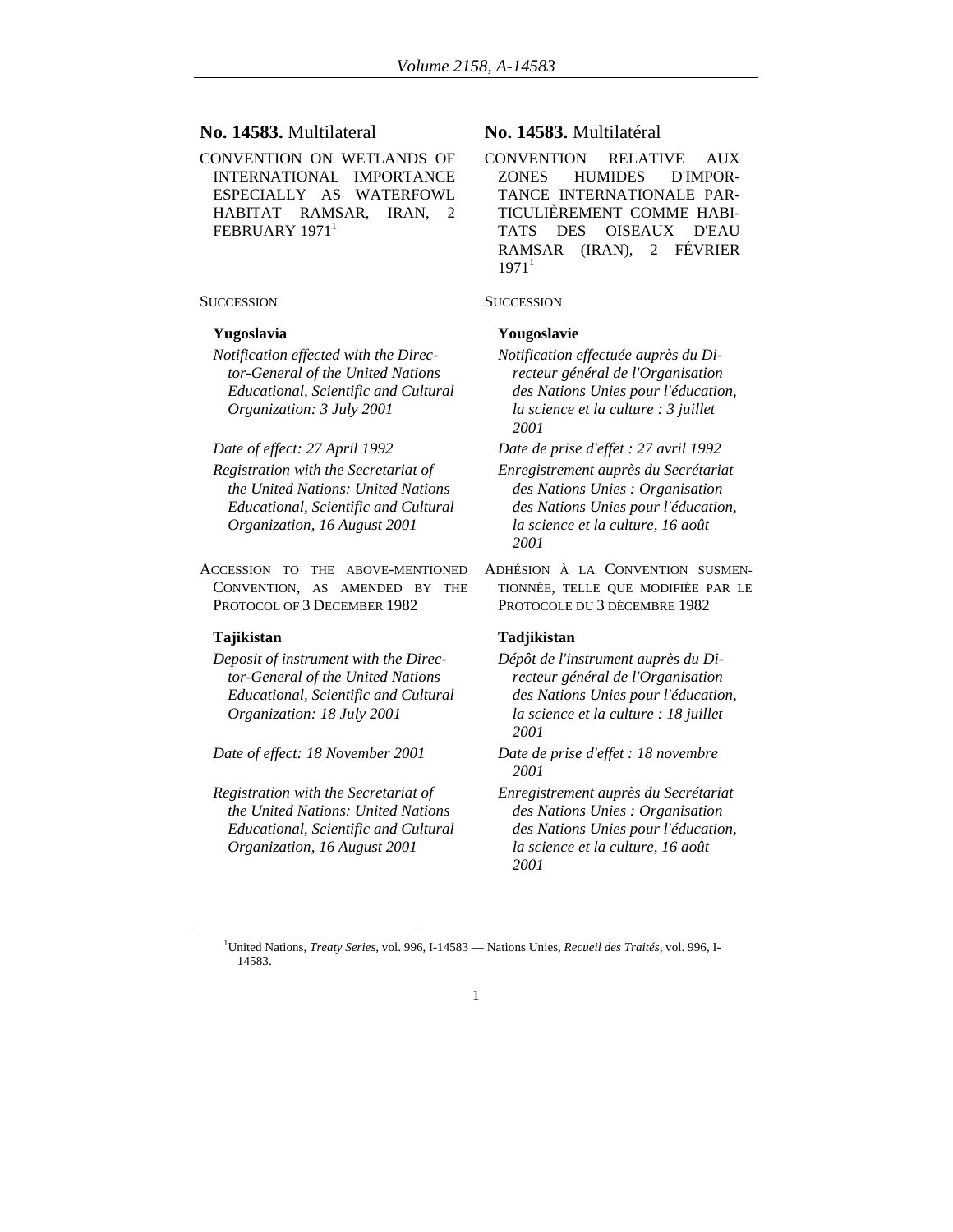ACCESSION TO THE ABOVE-MENTIONED CONVENTION, AS AMENDED BY THE PROTOCOL OF 3 DECEMBER 1982

## **Cyprus Chypre**

*Deposit of instrument with the Director-General of the United Nations Educational, Scientific and Cultural Organization: 11 July 2001* 

*Registration with the Secretariat of the United Nations: United Nations Educational, Scientific and Cultural Organization, 16 August 2001* 

ADHÉSION À LA CONVENTION SUSMEN-TIONNÉE, TELLE QUE MODIFIÉE PAR LE PROTOCOLE DU 3 DÉCEMBRE 1982

- *Dépôt de l'instrument auprès du Directeur général de l'Organisation des Nations Unies pour l'éducation, la science et la culture : 11 juillet 2001*
- *Date of effect: 11 November 2001 Date de prise d'effet : 11 novembre 2001* 
	- *Enregistrement auprès du Secrétariat des Nations Unies : Organisation des Nations Unies pour l'éducation, la science et la culture, 16 août 2001*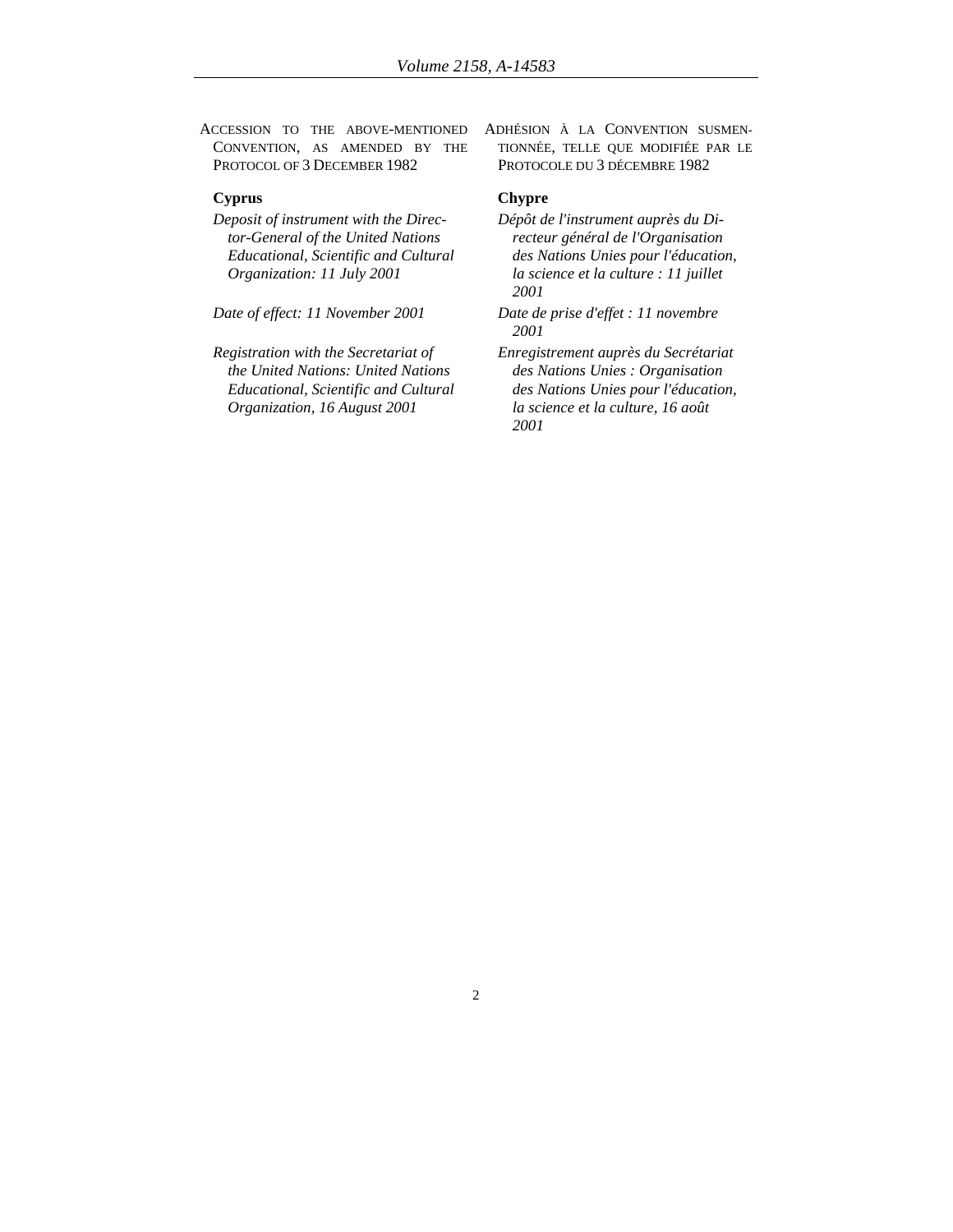AMENDMENTS TO ARTICLES 6 AND 7 OF THE CONVENTION ON WETLANDS OF INTERNATIONAL IMPORTANCE ESPE-CIALLY AS WATERFOWL HABITAT. RE-GINA, CANADA, 28 MAY 1987<sup>2</sup>

*Deposit of instrument with the Director-General of the United Nations Educational, Scientific and Cultural Organization: 8 June 2001* 

*Date of effect: 1 October 2001 Date de prise d'effet : 1er octobre* 

*Registration with the Secretariat of the United Nations: United Nations Educational, Scientific and Cultural Organization, 16 August 2001* 

AMENDEMENTS AUX ARTICLES 6 ET 7 DE LA CONVENTION RELATIVE AUX ZONES HUMIDES D'IMPORTANCE INTERNA-TIONALE PARTICULIÈREMENT COMME HABITATS DES OISEAUX D'EAU. REGINA  $(CANADA)$ , 28 MAI 1987<sup>2</sup>

## *ACCEPTANCE ACCEPTATION*

## **Argentina Argentine**

*Dépôt de l'instrument auprès du Directeur général de l'Organisation des Nations Unies pour l'éducation, la science et la culture : 8 juin 2001* 

*2001* 

*Enregistrement auprès du Secrétariat des Nations Unies : Organisation des Nations Unies pour l'éducation, la science et la culture, 16 août 2001* 

 $\overline{2}$ United Nations, *Treaty Series,* vol. 1824, A-14583 — Nations Unies, *Recueil des Traités,* vol. 1824, A-14583.